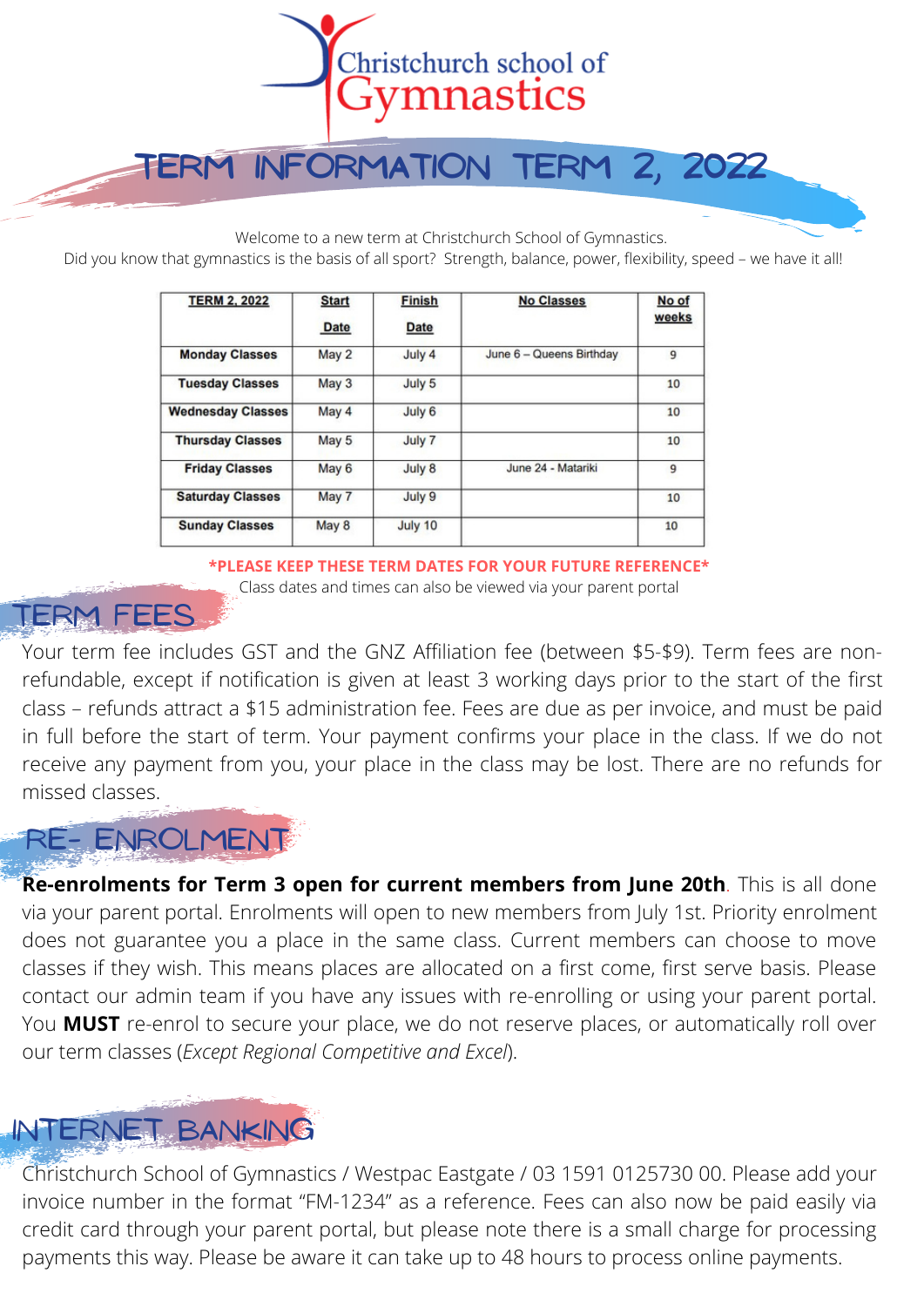



As members, you have access to an online portal where you can see the classes you are enrolled into, enrol into new classes, see your account history and make changes to your contact details. There is also an "email' tab that shows you all the past emails we have sent to you via Friendly Manager, this is great to go back and check on newsletters etc. You should have been instructed to create your portal login on enrolment, and you can login **[here](https://gnz.friendlymanager.com/login?club=chchgymnastics).** If you're having trouble with this, please get in touch with our admin team.

# WHEN YOU ARRIVE

With a reduction on restrictions and a drop to the "orange" traffic light we feel we are now in a position to return to "pre-COVID" procedures for signing in and getting to class. This might be familiar to some of you.

Please note mask wearing for visitors and gymnasts aged 12 years  $+$  is mandatory in the building, when not participating in gymnastics.

**1-** Please sign in at the front desk. Some classes will be allocated a coloured "ticket" to help them find their group once in the class. Keep hold of these until on the gym floor.

**2–** Children and caregivers will be directed upstairs to wait by the allocated door. (Children must NOT be left unattended at this point)

Door A - All Gymnastics classes Door B - Trampoline, Tumbling and Ninja classes

**3-** Coaches will collect gymnasts from door A or B and take them to the gym floor to be sorted into their groups.

**4-** If caregivers wish to leave they can do so, only once classes have started.

**5-** When classes end ALL children will be sent back upstairs to be collected. Caregivers need to be upstairs, ready to collect their children before the end of the class.

**6-** Pre-School children in a parented class require at least one caregiver with them on the floor during class.

#### *We ask parents and caregivers to supervise their children before and after classes. Please do not leave children unattended outside of class times.*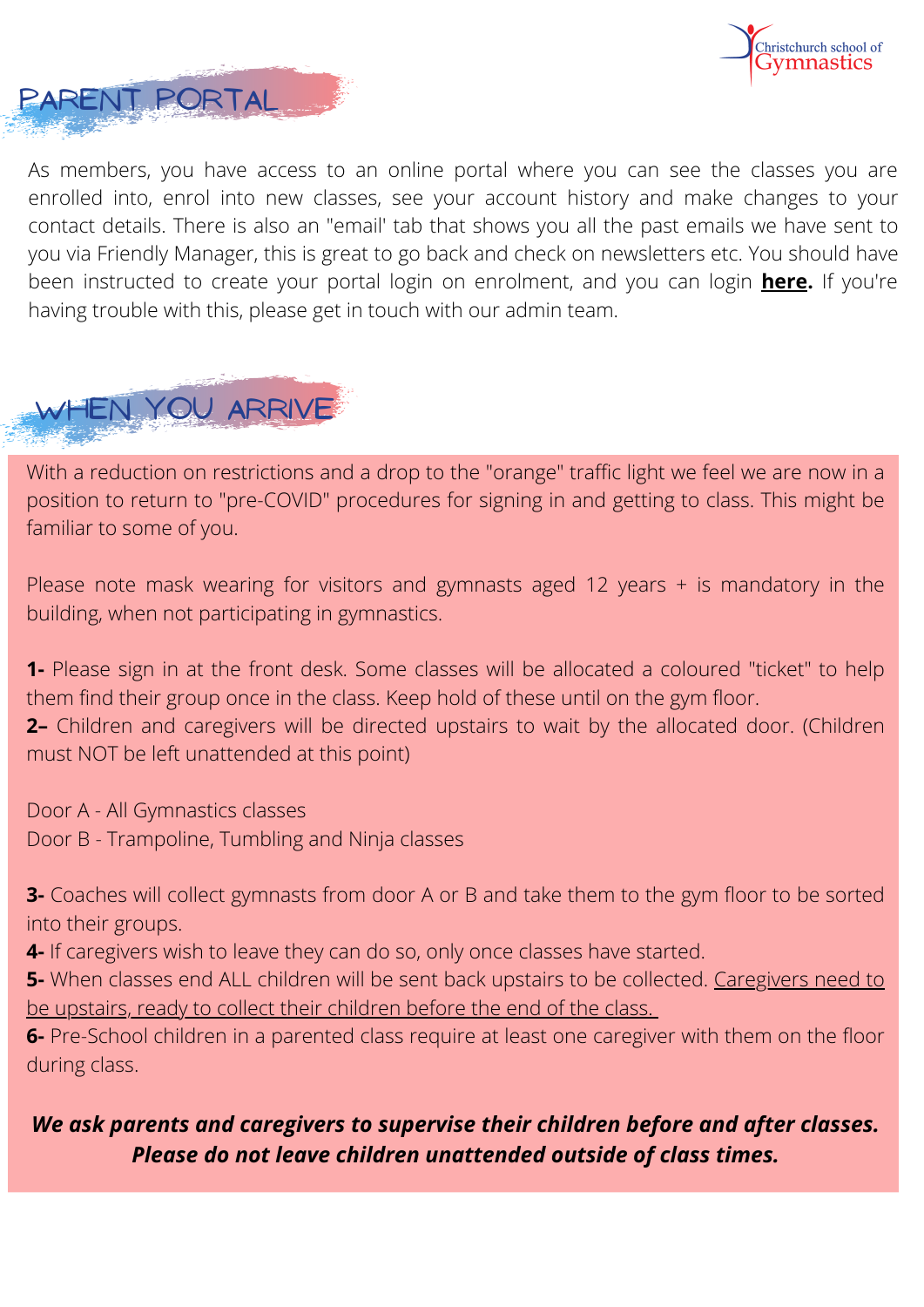



We are fortunate to have a modern, safe and well lit carpark for our members to use. This is a shared carpark, so please note that it can become full at busy times. There is alternative parking at the pool or adjacent to the football field (follow the road past our old building - Lion Foundation Stadium).



Please wear a leotard, and/or shorts/leggings and a t-shirt to all classes. Clothing must be snug fitting but flexible (jeans are not appropriate). No skirts, belts, buckles, zippers or anything that will catch on the gymnast, the coach, or the equipment. Gymnasts participate in bare feet and trampolinists must wear white socks. Long hair needs to be be tied back. Please wear shoes (preferably slides) to and from the gym - bare feet brings in dirt which damages our equipment. The extremely popular GYMNAST and TRAMPOLINE shorts are available from reception - \$35 a pair. Leotards are also available from reception at various prices. Underwear must always be worn beneath leotards.



**Email** - Our primary form of contact is via e-mail. Please check your spam and junk boxes and add mailer@friendlymanager.com to your safe senders list so as not to miss any important information.

**Club App** - Christchurch School of Gymnastics has an app! We use this tool to help keep parents fully informed and up to date with important events. Contacts, events, alerts, news and reporting absence are just some of the features this app has. We use this app to get important information to you quickly. Please download "ClubAppsNZ" now for free from [Google](https://play.google.com/store/apps/details?id=nz.co.clubapps.chcgymnastics) Play or the App [Store](https://apps.apple.com/nz/app/christchurch-school-gymnastics/id1249615420) and remember to subscribe to the relevant alerts. If you already have the older "Christchurch School of Gymnastics" (CSG) app it will need updating/transferring to a new platform. Follow the prompts in the CSG app. Once completed you can delete the CSG app and keep the ClubappsNZ app.

**Website** - Please check our website [www.chchgymnastics.com](http://www.chchgymnastics.com/). Here you can re-enrol for the new term, check out the timetable for all our classes and find the latest newsletter and other important information.

**Facebook & other Social Media-** "Like" and "follow" us on [Facebook](https://www.facebook.com/pages/Christchurch-School-of-Gymnastics/163321601373) to receive regular updates. You can also follow us on Twitter or Instagram @ChchGymnastics.

**Newsletters** - Watch out for the Flipping Brilliant Club Newsletter released mid-term. This will keep you up to date on all news. It will be emailed out to all parents and hard copies will be available from the brochure carousel at reception.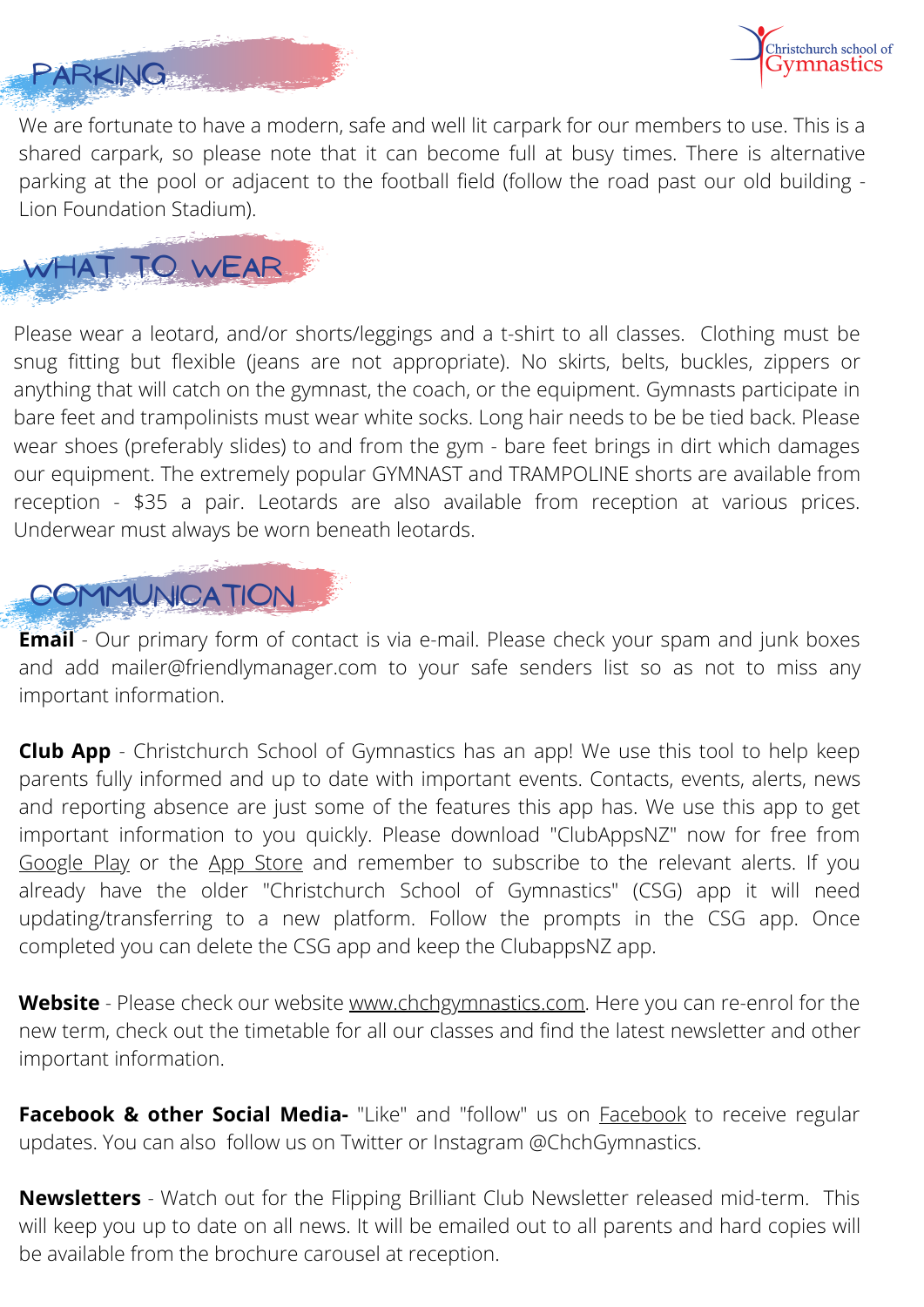

Gymnasts in our Junior Gymnastics and Advanced Junior Gymnastics classes will be assessed in week 7 of Term 1, 2 and 3 with our Skills Award Programme. This is designed to promote progression within our Junior Gymnastics classes through assessment in various skills and moving through stages 1-6. Once a stage has been completed and signed off on their skills card, gymnasts will be awarded a certificate, and badges for each stage are available for purchase at the front desk. Cost is \$8.50 per badge. Stages your gymnast has passed appear on your parent portal in the Awards section, as well as any skills that still need improvement on, in order to pass a stage. We expect everyone to progress through these stages at their own pace; there is no set timeframe to achieve a certain stage. If you have any questions regarding the Skills Awards Programme, or would like to opt out, please contact Marie Lakin at marie.lakin@chchgymnastics.co.nz.

## badge testing

Skills assessment

purchase at the front desk. Cost is \$8.50 per badge. All Trampoline classes will be eligible for trampoline badge testing. Badges start with basic skills at Red and Blue badge and work up to front and back somersaults at Green and Yellow badge; and onto complex skills and combinations (Purple, Black, Orange, Brown & White). Badge Testing happens every term between week 6-8. Badges for each stage are available for

## **FACILITIES**

**Changing Rooms** – Changing rooms with showers and toilets for gymnasts can be found downstairs. These can be used by all our members. Please do not leave any valuables in the changing rooms.

**Toilets** – Participants can access toilets from the gym floor. Toilets are also available upstairs for spectators.

**Baby Change Table** – There are baby change facilities downstairs in the public accessible toilet. Please take soiled nappies away with you.

**Wi-Fi -** You are welcome to use our free wi-fi: **USER NAME**: csgguest **PASSWORD**: flippingbrilliant

**Toddler room (TBC)** - We have a toddler play area set up downstairs available for use during classes to keep younger siblings occupied. The cost is \$5 each use with no time limit. See us at reception for access. Please note, special events and external hire may mean this room is not always available.